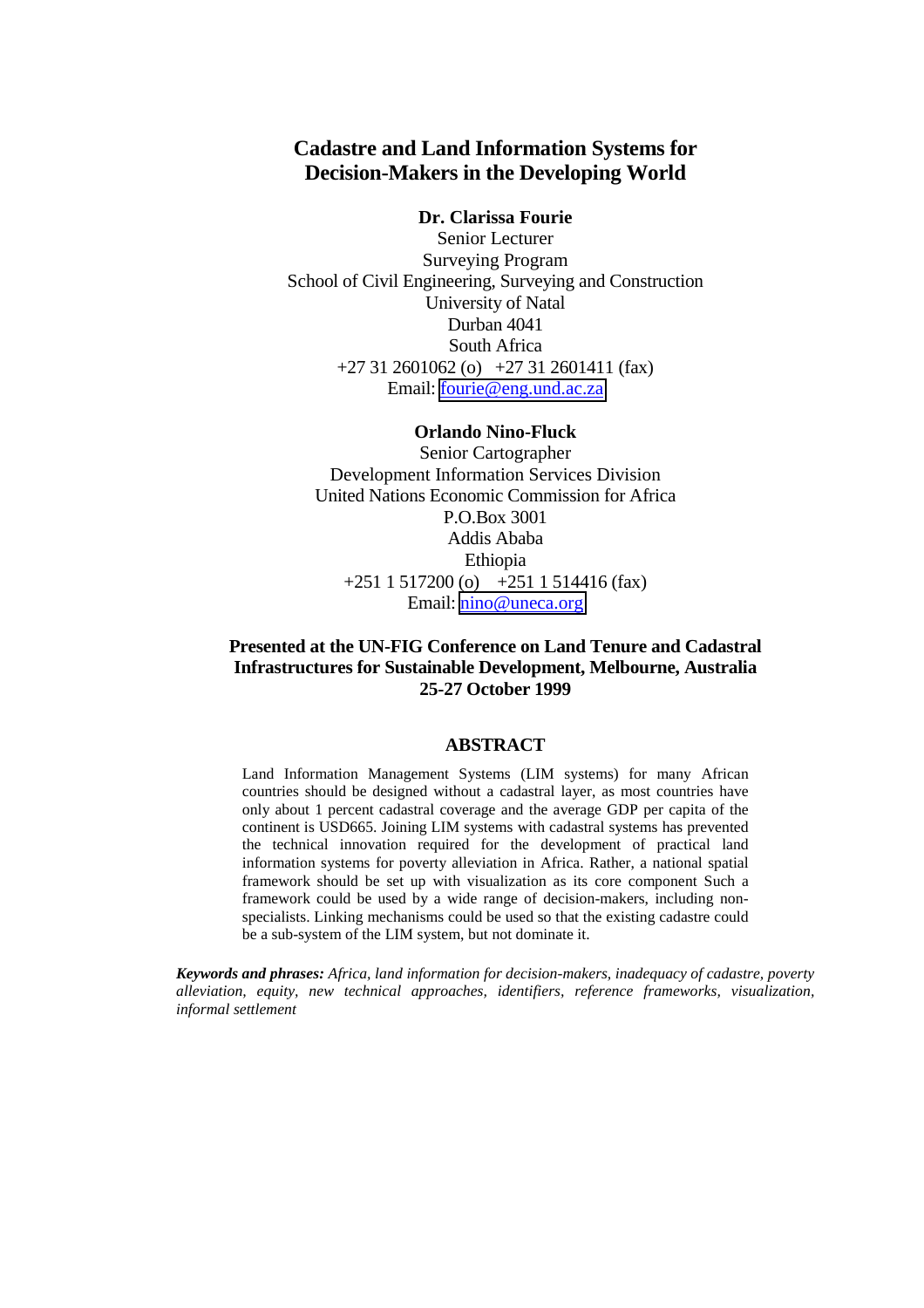#### **INTRODUCTION**

This paper discusses a number of issues that were raised at a United Nations Economic Commission for Africa Ad Hoc Expert Group Meeting held in Addis Ababa, Ethiopia, from the  $23{\text -}26^{\text{th}}$  November, 1998. It is based on the working document 'An integrated geo-information (GIS) with emphasis on cadastre and land information systems (LIS) for decision makers in Africa' (UNECA:1998), which was discussed and amended at the Expert Group Meeting.

One of the central issues discussed was the notion of setting up a national spatial framework based on visualization, to aid the development of a country's Land Information Management system (hereafter termed LIM system). We discuss this notion by firstly, showing that existing cadastral/LIM systems in Africa are largely undeveloped and decision-makers often have to make critical decisions based on very little information. Secondly, we discuss the income profile of Africa and indicate that present cadastral/LIM systems are too expensive and are not geared to poverty alleviation, which has serious implications for equity and development.

Thirdly, we argue that the design of present cadastral/LIM systems is preventing the technical innovations that are necessary to deliver land information to decisionmakers. We show how LIM systems need to be able to accommodate a range of identifiers and survey products. In relation to the former, we show, by using examples from the management of informal settlements, how parcel identifiers are not adequate on their own. In regard to new survey products, we argue that geodetic standards are impractical. Instead, a new spatially referenced framework should be developed which can be understood and used by a wider range of stakeholders and decision-makers, including non-specialists, with visualization being a core component of such a framework. At the same time the framework should not ignore the needs of measurement experts.

Finally, we describe some of the recommendations from the Expert Group Meeting relating to the creation of a national spatial framework based on visualization, to facilitate the development of a country's LIM system. It should be noted that, for the purposes of this paper, information is used to mean both data and information, as what is information to one person might be data to another (Nichols: 1993:5).

### **BACKGROUND**

### **Revolutionary**

The conventional view is that a core data set of any LIM system must be the cadastral layer. We are proposing that an LIM system should be designed without a cadastral layer, with the cadastral system linked only as a sub-system to the LIM system (see Diagram 1. below). Only in this way will it be possible to supply sufficient spatial information in an equitable and timely manner for poverty alleviation in Africa. There are a number of reasons why this unconventional approach has been adopted.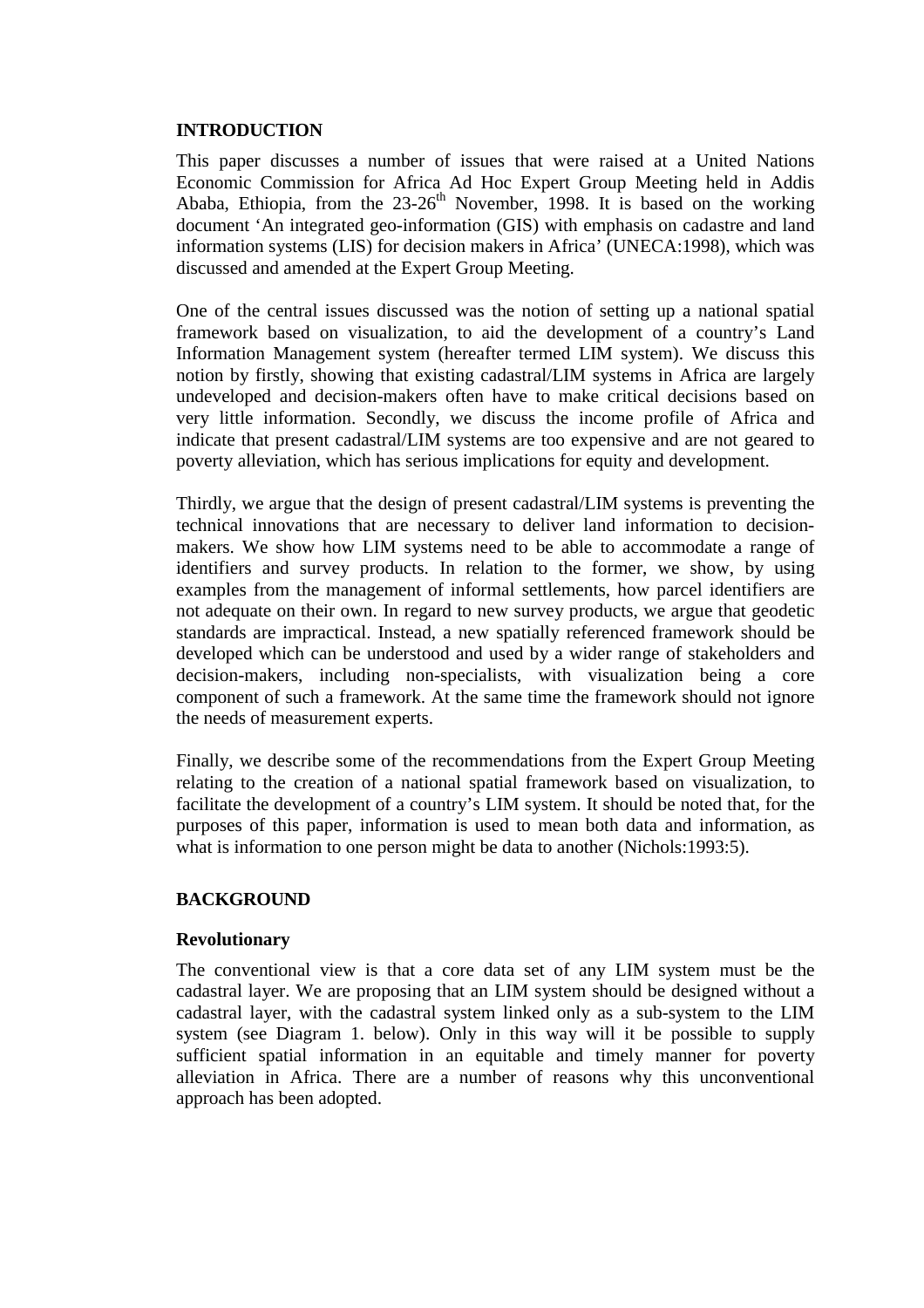# **The existing systems are not providing sufficient information**

Firstly, a review of the cadastral and LIM systems in Africa indicates that decisionmakers are not presently obtaining sufficient information from these systems to make informed decisions (UNCHS:1991:1-3). This is largely because:-

- There is no documentary evidence of title for up to 90 percent of the parcels in developing countries (UNCHS:1991:3), with an estimated less than 1 per cent of sub-Saharan Africa being covered by any kind of cadastral survey (1990:4);
- Most African countries, and many other developing countries, do not have an LIM system using LIS/GIS as a management tool. LIS and GIS systems either do not exist, or have lapsed, or are seen as too expensive (UNCHS:1991; Williamson:1997);
- Cadastral systems, generally in manual form, and with incomplete coverage, are supplying most of the available land information. No alternative source of comprehensive information for land management has been developed (Okpala:1992; UNCHS:1991).

The approaches and difficulties associated with most of the cadastral systems have a direct effect on the quantity, timing and type of information available to decisionmakers (UNCHS:1990:17). Some of the major problems are:-

- There is a general lack of financial, technical and human capacity throughout Africa. Often this is because of the colonial history of countries. Because the systems are under-resourced many of them are out of date, expensive to maintain and inefficient. This restricts the amount, and type of information that can be acquired, stored and disseminated for use by decision makers (Ezigbalike:1996:350; Okpala:1992:93-4; Durand Lasserve:1997:4-5,12,16);
- A World Bank study on Africa showed that "..if no dispute occurs, the process of land registration takes an average of 15 to 18 months, and that normally, a period of two to seven years is not uncommon. This lengthy and costly procedure (means that) tens of thousands of land titles (are usually) pending." (UNCHS:1991:5);
- "Despite numerous initiatives during the last decade in sub Saharan Africa to set up new land information systems or to modernize existing ones, limited results have been achieved." (Durand Lasserve: 1997: 12);
- Available information often relates only to the part of the city (or rural area) where formal legal procedures were used for planning (UNCHS:1998:4). Yet most decisions need to be made about the "..customary.." (Okpala:1992:94) and/or informal parts of the country, which are not covered by the cadastre;
- Where information exists, it is often spread among several government departments. Most developing countries, and African countries are no exception, have an excessively large number of institutions involved in land management and information flows. They are usually public, highly centralized, not well managed, and have over-lapping responsibilities (Dale and McLaughlin:1998:183; UNCHS:1998:4; Farvacque and McAuslan:1992:7- 10,23,60);
- Surveyors are often reticent about changing existing legal frameworks, or relaxing current registration systems (Williamson:1997). Yet high standards of accuracy linked to legal accountability issues often make cadastral systems cumbersome and inflexible. This in turn slows down information creation processes (UNCHS:1998:6,8) and increases costs.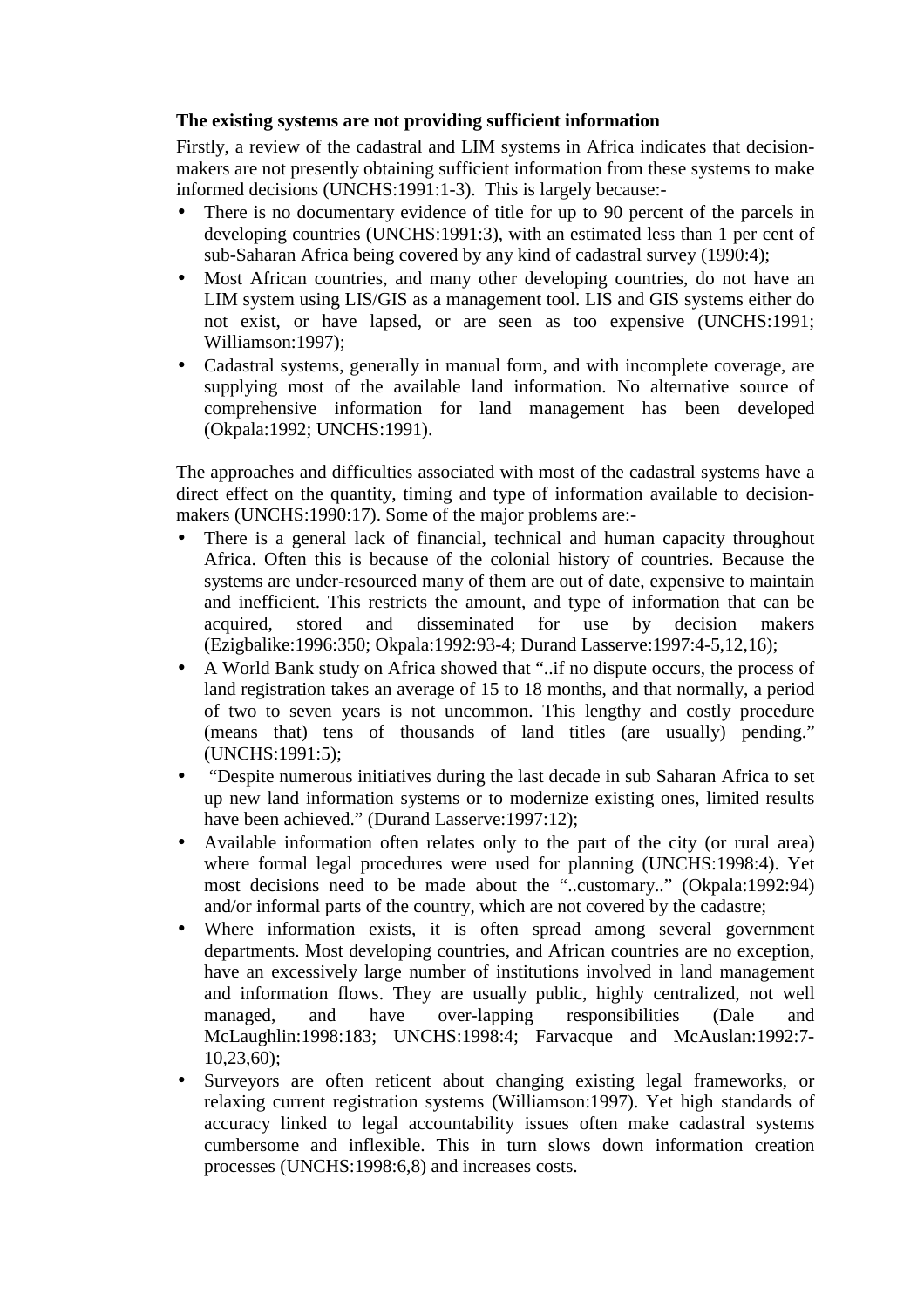### **Systems need to be extended to the poor**

The second reason why an unconventional approach has been adopted is that it has become clear over the years that our present cadastral/LIM systems have largely been used by business and the middle class and the vast majority of the poor have not benefited from the systems. System design needs to address this and be more sensitive to issues around poverty, equity and cost avoidance, so that unaffordable costs are not created, for the state and/or for poor users.

The amount of disposable income of people in Africa and other developing countries should be borne in mind when systems are designed. For example, from 1985 to 1995 for the whole of Africa there was a negative growth rate in GDP per capita. In 1986 GDP per capita was USD 714 and in 1995 it was USD 665 (UNECA:1997: 13,3,9). In addition to this, 38.8 percent of all urban households in sub-Saharan Africa are considered to be poor (UNCHS:1997:29) and the land/man ratio, indicating pressure on land, for the African continent, has decreased from 0,62 in 1965 to 0,26 in 1995 (de Wit:N.D., based on FAO statistics).

This information is critical as highly technical approaches and costly solutions are often proposed in the cadastral and spatial information field. The above information should enable better decisions to be made when alternative solutions, such as the ones presented below, are proposed for the development of LIM systems.

From the literature it has been possible to draw a number of conclusions about the relationship between poverty, conventional cadastral/LIM systems, and the financial costs of these systems. Durand Lasserve (1997) argues that the failure to adopt, at all levels, appropriate rural and urban land management practices remains a primary cause of inequity and poverty. With respect to this, a number of authors are arguing that existing registration systems are not delivering sufficient land and/or information to users, and especially poor users, because they are:

- Centralized and therefore not accessible to the majority of the population (Fourie and van Gysen:1996);
- Expensive to the user (Farvacque and McAuslan: 1992);
- Designed for use by the middle class and educated (Fourie: 1996) and/or previous settler population (United Nations:1997:1-4);
- Serviced exclusively by professionals who are generally expensive (Fourie:1996);
- Only capable of recording legal land parcels (Government of Namibia:1995) and not the 30-80 percent of illegal urban land parcels (Durand Lasserve:1997:1) and customary areas (Bruce and Migot-Adholla:1993), which are the most common form of land holding of the poor in any country;
- Based on colonial laws in regard to family law, inheritance, forms of evidence, administrative procedures etc. (United Nations:1997:1-4; Government of Namibia:1996). This affects the poor who generally rely on local social systems;
- Not designed to resolve conflict over land use and facilitate decision-making (UNECA:1996; Farvacque and McAuslan:1992:90-1). Land allocated to investors and developers is often already occupied by the poor (Borges:1992);
- Not designed to give legal advice to poor people who cannot afford to pay for legal services (Government of Namibia:1995).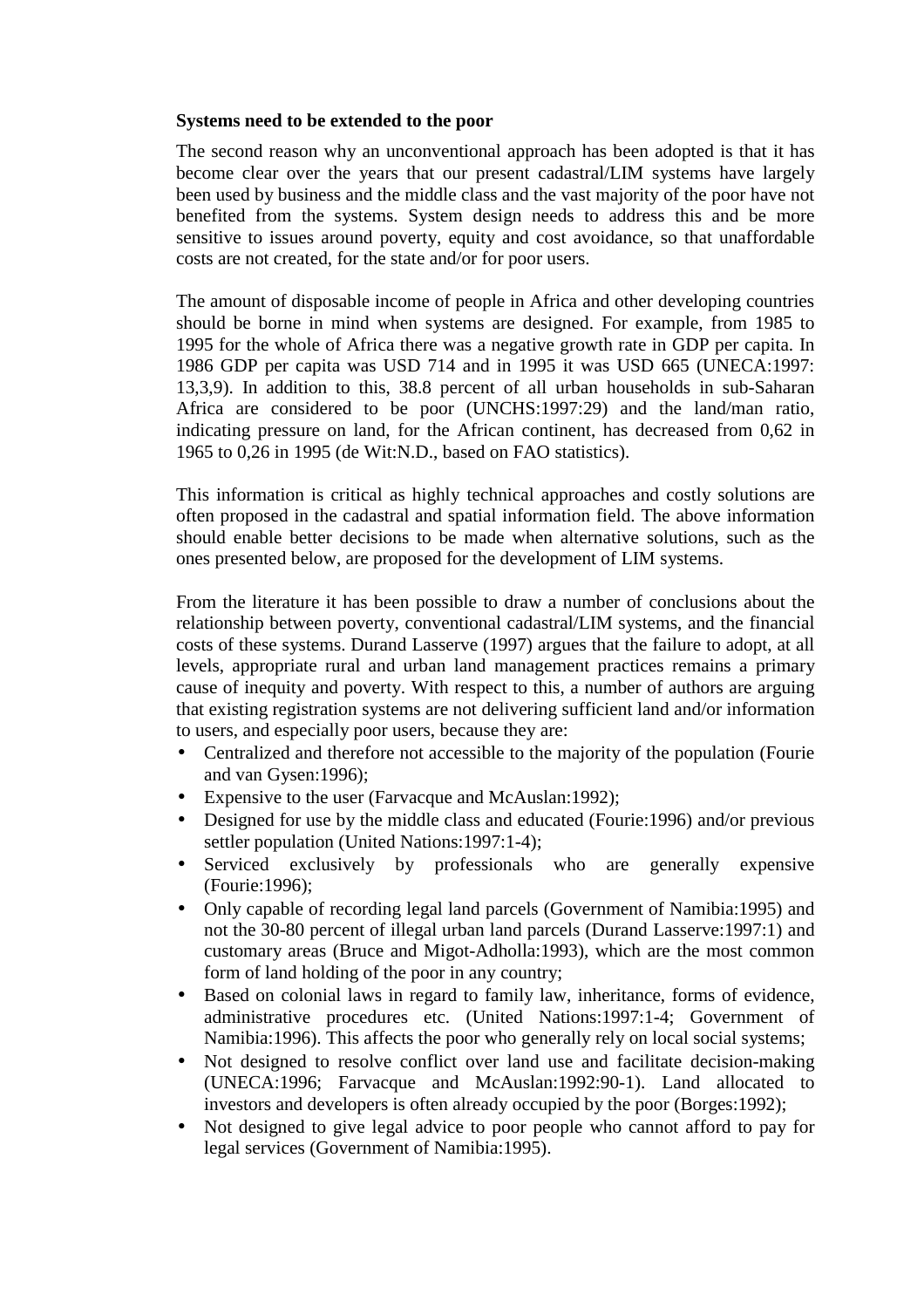Also Bruce and Migot-Adholla argue that although conventional wisdom has been that large-scale compulsory systematic titling of small holders is more cost effective then sporadic titling, this is no longer accepted. Rather, doubt has been cast on this approach especially in rain fed agricultural areas under customary tenure in the sub Sahara (1993:261-2), as well as for highly mobile poor urban populations (Davies:1998).

A number of authors are also arguing that the conventional land use planning (rural) and/or urban planning approaches, usually associated with land registration, are out of step with the requirements of developing countries and affect the poor adversely. The conventional approach of the 'Package of Plans' has largely been discredited because:-

- It is seen as an imposed top down exercise by centralized authorities (Farvacque and McAuslan:1992:xii,63-4; Pieri:1997:223) and is not demand driven at the local level (de Wit:N.D);
- Central government institutions have not had the capacity to implement the plans at local level (de Wit:N.D);
- Of the vast costs associated with the collection of comprehensive and accurate information (Dale and McLauglin:1988:219);
- It does not take into account the *de facto* situation on the ground (Farvacque and McAuslan:1992:63-4; UNCHS:1990; Borges:1992) because there is no information available.

Instead a participatory approach that accommodates the poor is becoming popular (Durand Lasserve:1997; Pieri:1997; Muchena and van der Bliek:1997:229; Kutter *et al.*:1997:278; de Wit:N.D:5-6).

### **Systems need to accommodate a range of identifiers not just parcels**

The third reason why an unconventional approach to LIM system design is being suggested, is because the present design of cadastral/LIM systems is limiting necessary technical innovation. An example of this relates to identifiers.

Conventionally LIS systems have used parcels, and specifically cadastral parcels as identifiers. Parcels have been the basic unit of data collection and the linking mechanism to other information in the database. This has meant that most information about the land in developing countries could not be utilized in LIM systems, as the information is generally not parcel/polygon based, let alone cadastral parcel based. We are arguing, based on Latu, that instead, LIM systems need to be able to use a range of identifiers within a common reference framework (N.D.). Examples from urban areas illustrate why it is vital to have a range of LIM system identifiers to be able to manage cities, and some appropriate identifiers are suggested. A similar situation exists for rural areas but will not be spelled out (see UNECA:1998:27-8).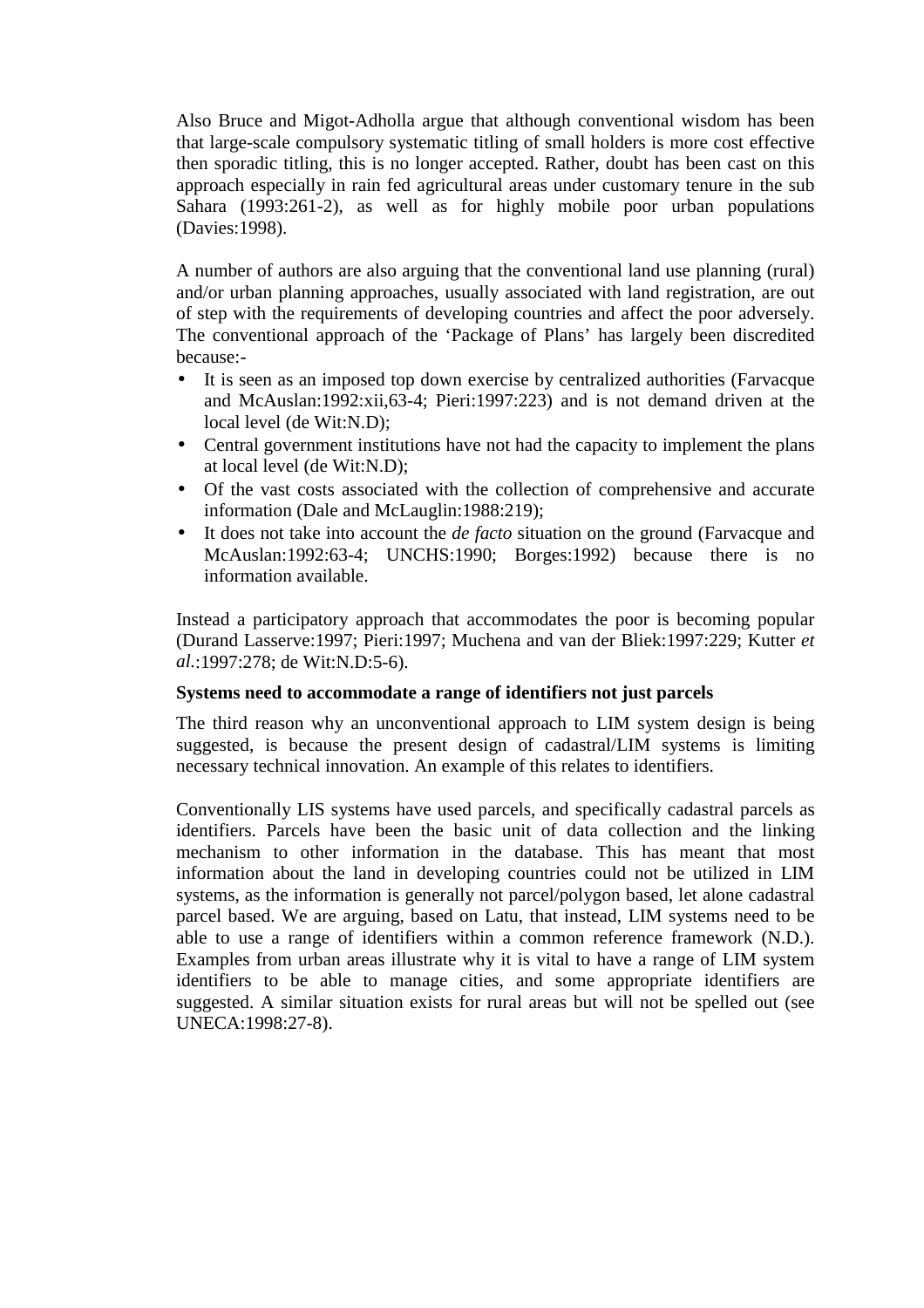Prior to upgrading and/or regularizing an urban informal settlement, information is required about occupation patterns and what exists there legally (UNCHS:1998:4; Davies:1998). Large-scale informal settlement development often occurs contiguously over a range of legal land tenure types (Jenkins *et al*.:1986) such as:-

- State land. Often the state does not have an inventory of its land. Also, often state land has not been parceled. Generally the informal settlement boundaries do not coincide with the state land boundaries (Jenkins *et al*.:1986);
- Privately owned land. The location of the informal settlement does not always precisely match the cadastral parcels and is likely to cover many properties in one spatially contiguous unit (Cowie:1999; Jenkins *et.al*:1986);
- Customary land which is conventionally not parceled (Okpala:1992; Latu:N.D.:33).

Building on work by Latu (N.D.), Davies (1998:117-125) and Cowie (1999), we are arguing that aside from the property parcels of privately owned registered land, information in the form of thematic polygons of low accuracy should be created showing the location and approximate boundaries of the informal settlement and the customary areas. Lists of leaders (Ezigbalike and Benwell:1994) should be attached for the purposes of identifying stakeholders and decision-makers.

Houses or buildings within the settlements cannot be used as a parcel equivalent identifier for a range of reasons:-

- In urbanizing customary areas, if a layout plan, based on existing houses, is created by using aerial photography the land actually under use by that household is arbitrarily removed from that household and allocated to someone else. This is not a sustainable land use strategy (Fourie and Hillermann:1997);
- Often in low-income formal settlements designed for one house per parcel, a second informal house is constructed on the same parcel utilizing most of the services in the formal house (Cowie:1999). This doubles the water, sewerage and transport requirements for the area;
- One house generally includes more than one household.

Also, it is not possible to use the cadastral parcel as the only identifier, even if cadastral surveys have been completed for a low income development, but no permanent structures were erected in compliance with building standards, but instead informal structures were erected, because:-

- Often when land is invaded after a cadastral survey, but before the land is registered as individual parcels, no registration is effected by the authorities until, and unless, the informal settlement is regularized (Davies:1998), which generally involves adjustments to the layout and cadastral boundaries;
- If the surveyed parcels have not been registered, other unregistered titles might still be in existence in the area, with the 'owner' holding a document giving a description and sketch map (Government of Namibia:1995);
- Often the boundaries of the informal settlers' properties do not accord with the cadastral layout, and this can vary across the settlement and between settlements (Jenkins *et.al*.:1986).

In these situations a more useful identifier could be a geo-code (and text) against a location (Latu:1997:22-26), such as an informal site, or house, or part of a house (UNCHS:1998:4; Davies:1998:117-125; Durand Lasservre:1997:12). Davies argues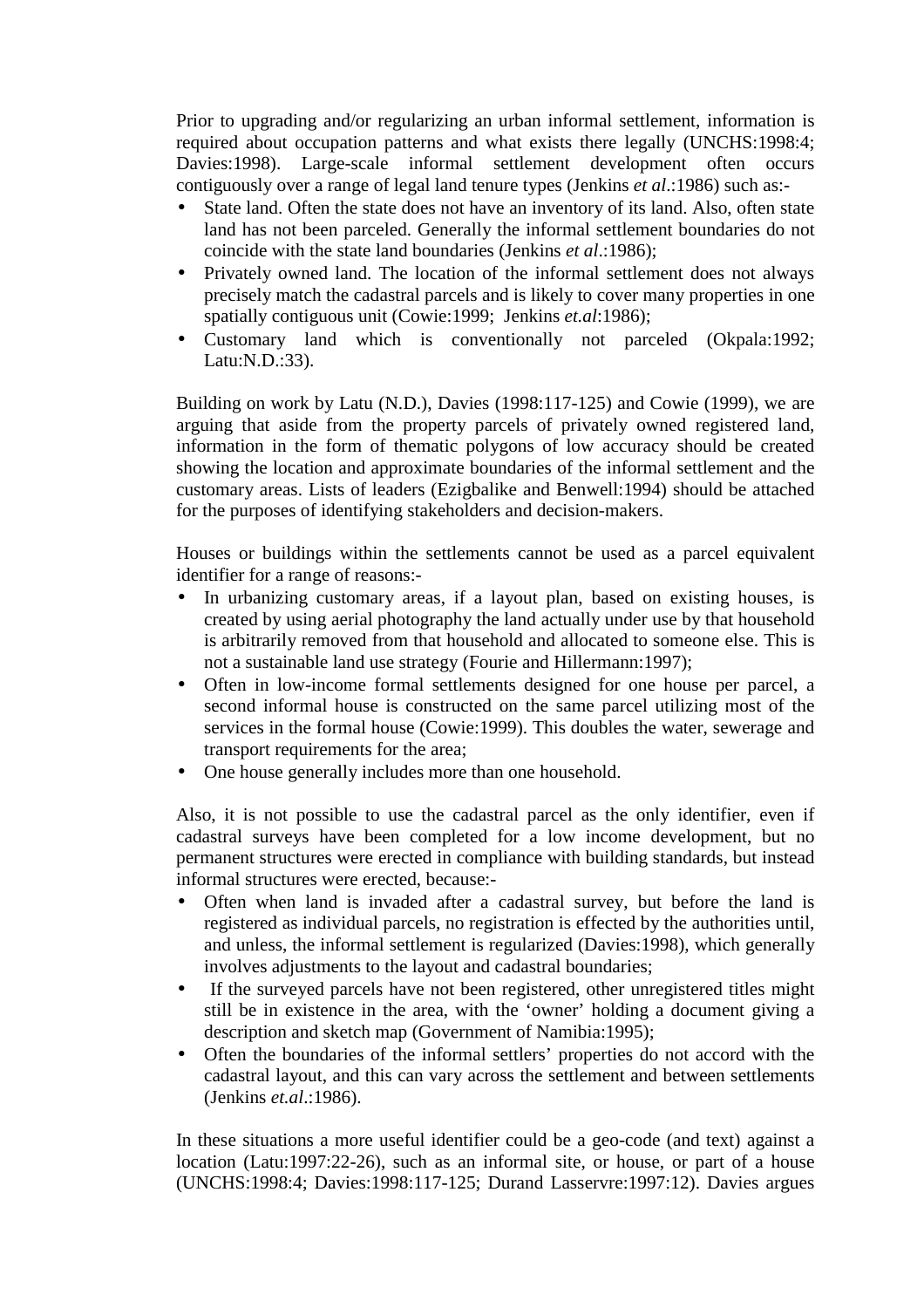that by using a geo-code as an identifier, information on the informal settlement could be acquired in a logical way and organized within an LIM system (1998).

Besides the fact that parcels as the sole identifier have only limited use in Africa, because so little land is parceled (UNCHS:1990:4, 1991:3), there are additional factors which limit the use of parcel identifiers. Latu argues that one of the major problems in the information field has been the integration of different data from different sources, which was captured using different methods, at varying accuracies and resolutions, and stored in different formats, using diverse referencing mechanisms (N.D.). Given the lack of capacity in Africa to undertake professional surveys, it is critical that land information produced by surveyors with basic training and non surveyors, using the new cheap technologies available, can be used to populate the GIS/LIS. To do this would mean that information of varying quality would somehow have to be integrated within the LIM system. This implies that new technical approaches have to be developed to integrate information produced under these conditions.

Latu states that such integration requires both a range of identifiers and a common referencing mechanism (N.D). Building on Latu, we argue that not only are a range of identifiers required, but that the present geodetic framework cannot supply the required common referencing mechanism. Instead, a graphical (pictorial) reference framework, based on visualization, should be set up as the common framework. That is, in a number of ways the present design of cadastral/LIM systems is limiting technical innovation and needs to be re-engineered to be able to accommodate poverty alleviation.

### **CONCLUSION**

We have shown that present cadastral/LIM systems in Africa are not performing adequately in general, and that their performance is also largely unsuitable for the task of poverty alleviation. In addition, we have shown that the present design of cadastral/ LIM systems is limiting technical innovation, in relation to identifiers, as well as the use of new, cheap and user friendly technology. We have reviewed some of the literature developing fresh technical approaches to solve these problems, and will continue below on this theme by introducing additional innovative, cost effective and practical approaches, specifically with regard to the creation of a new inclusive spatial framework, based on visualization.

## **SUPPLYING DECISION MAKERS WITH THE 'BIG PICTURE' BY USING VISUALIZATION**

### **Introduction**

Surveyors have for years shared and used a spatially referenced framework, namely the geodetic network. Adapted from Pieri, we are arguing that a spatially referenced framework should be developed which can be understood and used by a wider range of stakeholders and decision makers (1997:226-7), including non-specialists, with visualization being a core component of such a framework.

As less than one percent of sub-Saharan Africa is presently covered by cadastral records (UNCHS:1990:4), and 90 percent of land parcels are undocumented in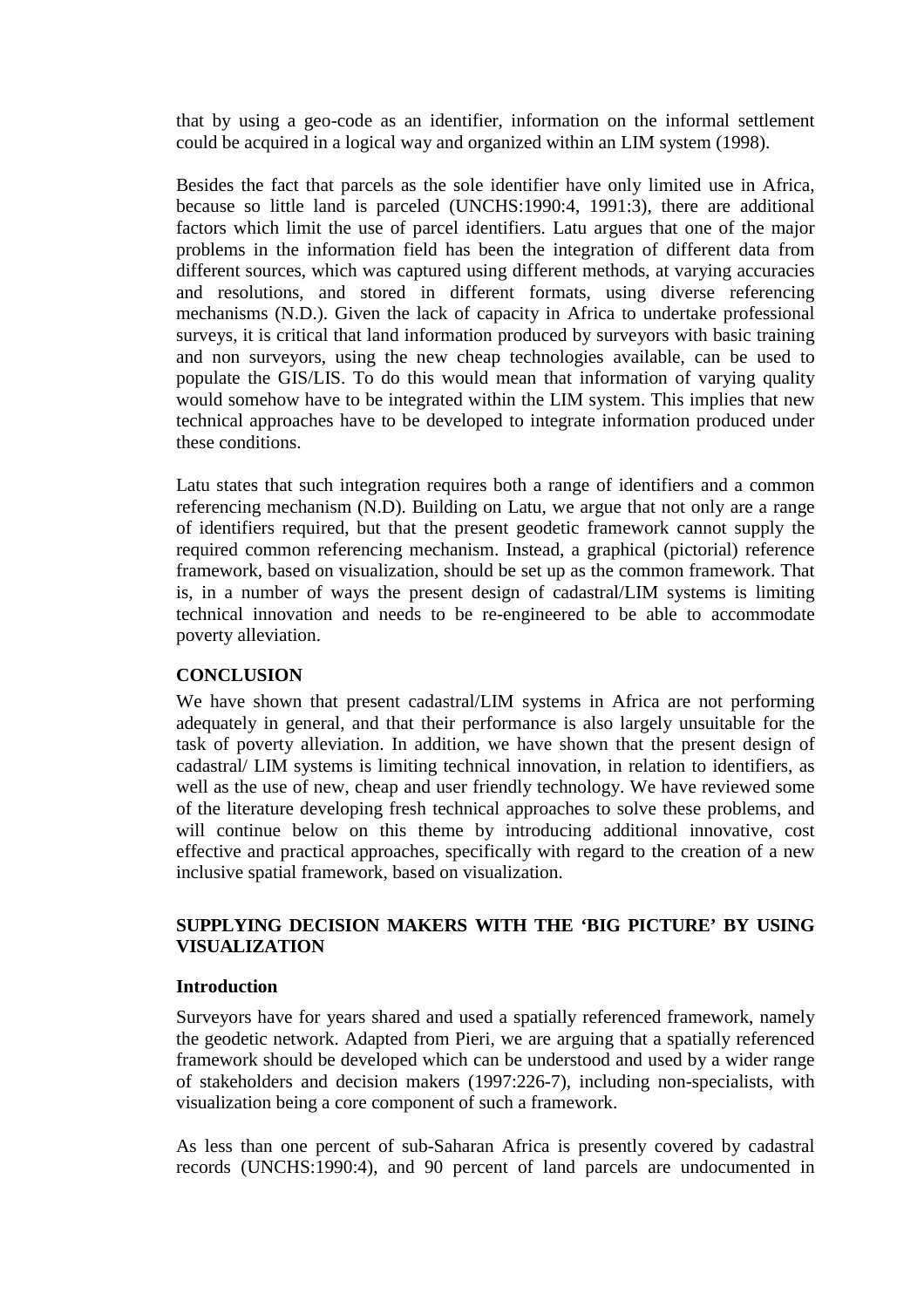developing countries (UNCHS:1991:3), it can be presumed that the cadastral layer in any existing, or future, LIM system will in all likelihood either not exist, or exist in an extremely incomplete form.

If the cadastral layer is completely left out of the initial design of an LIM system, it is possible to take a fresh approach in designing LIM systems, as the system's design is not constrained by the limitations created by the cadastral layer. African conditions therefore allow new approaches, whereby the cadastre becomes a sub-system of the LIM system, rather than as is more conventional, where the LIM system is subordinate to the characteristics of the cadastral system. If the LIM system is the dominant system, it is possible to avoid some of the design characteristics associated with a cadastral system, such as high accuracy and legal evidence requirements, reliance on measurement based approaches and professionals' skills etc., and instead introduce other approaches which facilitate the development of an LIM system.

This does not mean that the cadastral layer should be eliminated entirely from the total LIM system. It also does not mean that the LIM system should be used to replace the national cadastral system by including in its design some of the characteristics conventionally found in cadastral systems in a lesser form, for example weaker forms of legal evidence, reduced accuracies. Instead the design of the LIM system should not allow these cadastral characteristics to limit the scope of the LIM system. Rather, in a phased design, linking mechanisms should be set up so that the existing national cadastral sub-system can be coordinated with the LIM system, but not dominate it (see Diagram 1. below).

### **Design criteria**

The major design criteria should be to create an LIM system for decision-makers which supplies an overarching national reference framework for a range of spatial information products and users. A shared reference framework or 'big picture' needs to be developed for an LIM system which is inclusive rather than exclusive, to be used by both non-experts, such as most decision makers, and (measurement) experts.

Such a national overarching framework should accommodate:- high and low value land, people in the capital city and rural areas, skilled professionals and technicians with basic training, raster and vector spatial data from a range of techniques and technologies, GPS, conventional terrestrial approaches, remotely sensed images. It should also accommodate, defined in Dale and McLaughlin terms, graphical (pictorial) data, geometric (measurement based) data and topological (connectivity not absolute position) data (1988:10).

Design criteria for the overarching or reference framework should include:-

- An ability to link to the LIM system existing (and future) GIS data sets of varying accuracies (Latu:N.D) and scales, as well as cadastral information, both locally surveyed low accuracy and professionally surveyed (Barnes-personnel communication);
- An ability to service national, regional and local level (urban and rural) decision makers (Pieri:1997:25; de Wit:N.D.);
- The facility for decision-makers to visualize the spatial information, both with respect to the framework and the information outputs, rather than geometric data being the core component of the system.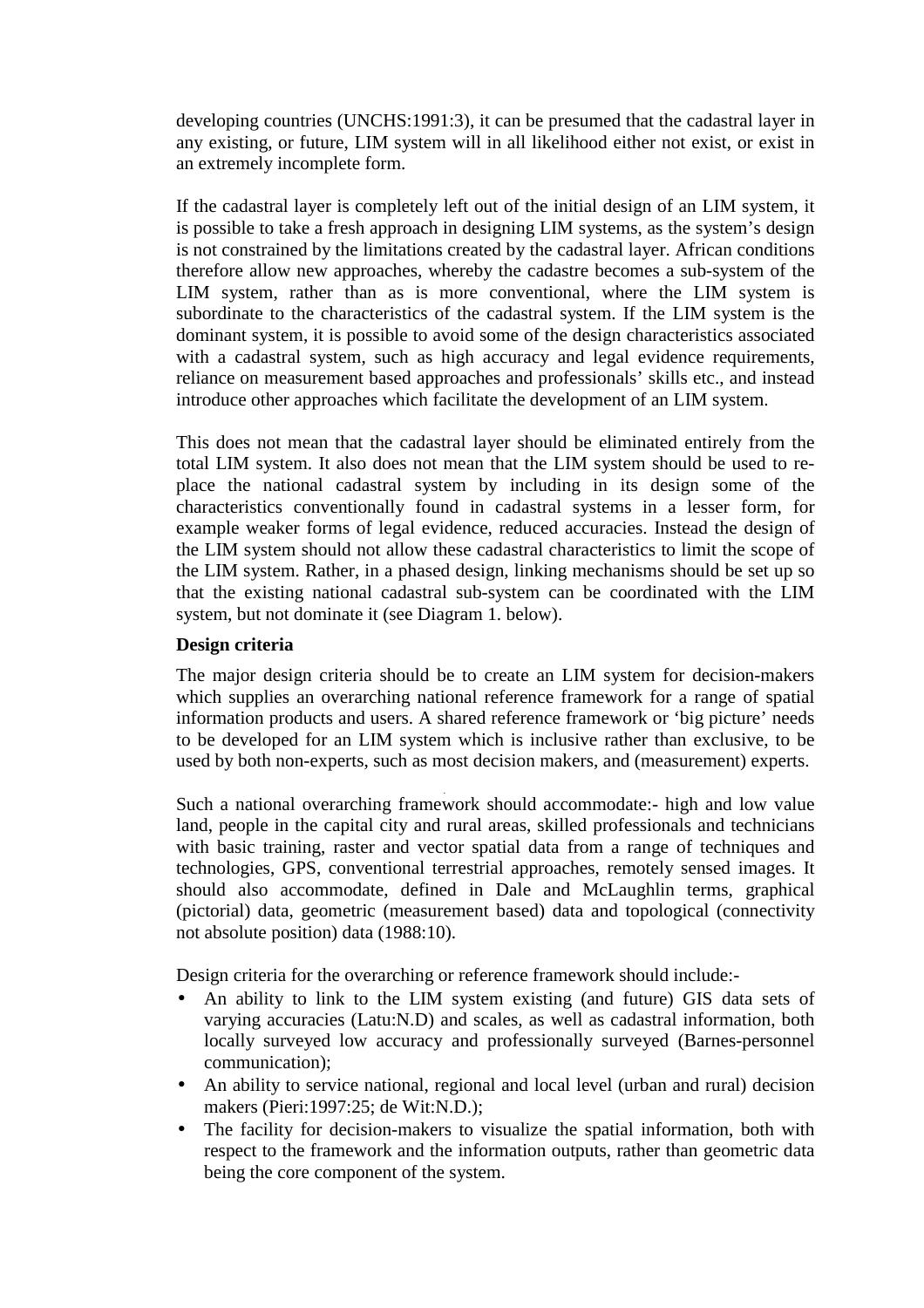Innovative and cost effective approaches can be developed if the design is not constrained by cadastral system characteristics and makes use of the new technologies coming on line.

### **Visualization: A shared reference framework**

The reference frameworks for cadastral/LIM systems have generally been measurement based. Skidmore *et al*. show how a graphical (pictorial) information output can make it possible for decision makers to visualize the spatial information and make informed decisions (1997:311). Torhonen and Goodwin argue that decision-makers should be able to see (visualize) what exists on the ground, so that they could make better and more appropriate decisions (1998:103-106). To make such visualization for decision-makers common place, a graphical (pictorial) national reference framework should be created. It should also be possible to link the decision-maker's graphical (pictorial) framework to geodetic framework, so that the tasks presently being done by the measurement experts could continue to be undertaken (see Diagram 1.).

Building on earlier work (Fourie *et.al*. :1987; Mozambique:1996), we are arguing that a graphical (pictorial) framework consisting of small scale base maps, created through cartographic generalization, should be created based on features which aid the visualization of decision makers. These features should include among other things firstly information about major features in the country, such as coastlines, rivers, roads, mountains. It is not useful to include all topographical features as this could make the map too noisy and technical for non–experts.

Secondly, geographic names should be included as they serve as a common reference for most non-experts and are crucial for decision-makers to orient themselves. Thirdly, major administrative boundaries, such as international boundaries and other major boundaries, should be included. Fourthly, human settlement patterns should be mapped. To date official maps have shown only human settlement that conforms to cadastral parcels, or is considered as legal. As much of human settlement (for example, 30-80 percent of all developing countries' cities –Durand Lasserve:1997:1) is not considered legal and/or is not on the cadastral records, maps of human settlement have been largely incomplete. Fifthly, land use/tenure patterns should be depicted, but not by using the conventional land use classifications such as soil types or land cover, as they do not give decision makers sufficient generalized information (de Wit:N.D.:2-5). Also, they should not depict what *de jure* land use should be in place in terms of the land use zoning, but rather depict the existing *de facto* land use, irrespective of its legal status.

### **Graphical (pictorial) base maps**

A data rich source should be used to create such a graphical base map. Satellite imagery could be the cheapest way of creating such a base map and populating the associated GIS. Cartographic generalization should be used to depict the land use/land tenure, through the interpretation of the remotely sensed images. Such a national base map should give small scale, topologically correct land use linked to human settlement patterns. In order to avoid costs, it should only supply a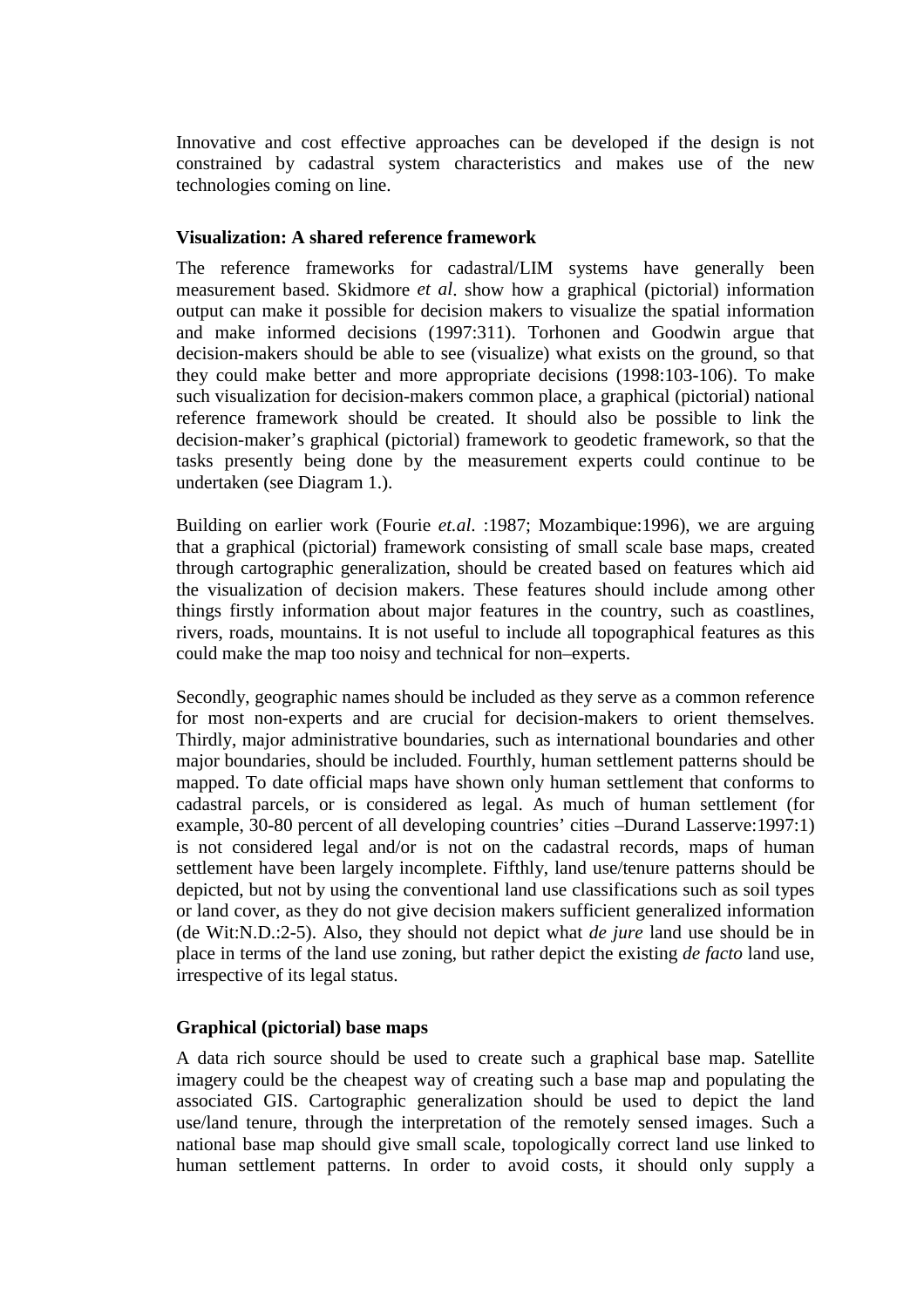generalised 'big picture' of a country or region. It should not be used to supply any detailed boundary information.

Based on Nino-Fluck and Chodota (N.D. 55-58), we are arguing that this accords with the AFRICOVER approach in regard to, the use of visualization as a key component, a simplified topographic layer, high resolution satellite imagery, a cartographic output and finally a hierarchical classification system. However, it is suggested that to aid visualization by decision makers an additional category is included in the classification system, notably land tenure patterns (social, legal, formal, non-formal).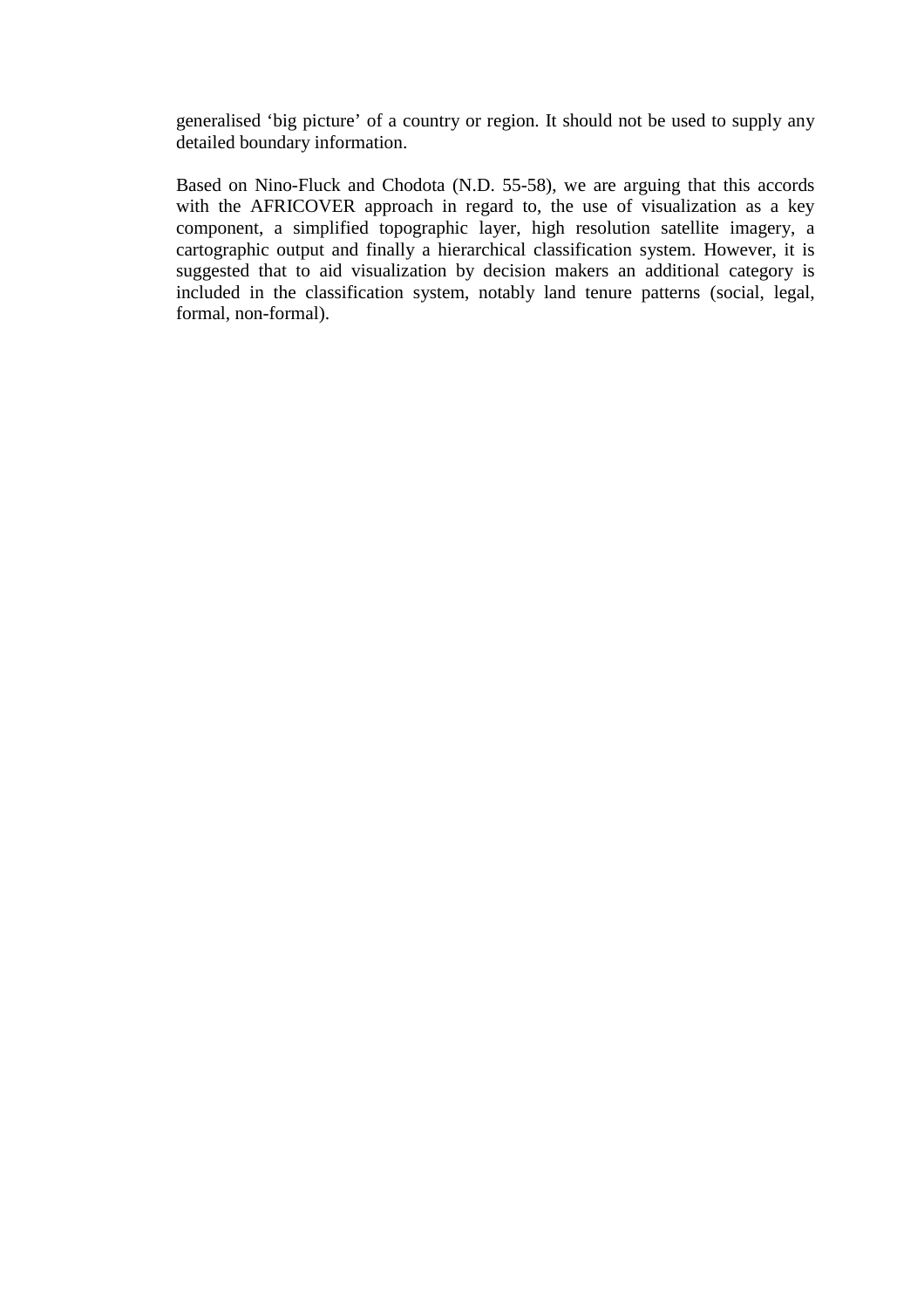

Diagram 1. Shared Spatial Framework (adapted from Latu: N.D.: 30; Groot: 1997)

This type of base map should allow a fairly small scale to be used making it quite a cost-effective approach. In regard to this, it has been decided that scales of 1:250,000 to 1:100,000 will be used for the AFRICOVER land cover map series (Nino-Fluck and Chodota:1993:10). A range of base maps of different scales should be created, starting with very small scale for national coverage, and where greater spatial resolution is required, such as for urban areas, slightly larger scale base maps should be created. The result should be a series of layers, all linked graphically and/or geodetically.

Finally, the graphical and geodetic framework should be linked. This should enable (measurement) experts to work from the geometric data to the graphical (pictorial) and back again (see Diagram 1), in a broadly similar way to that suggested by Torhonen and Goodwin (1988:103-106).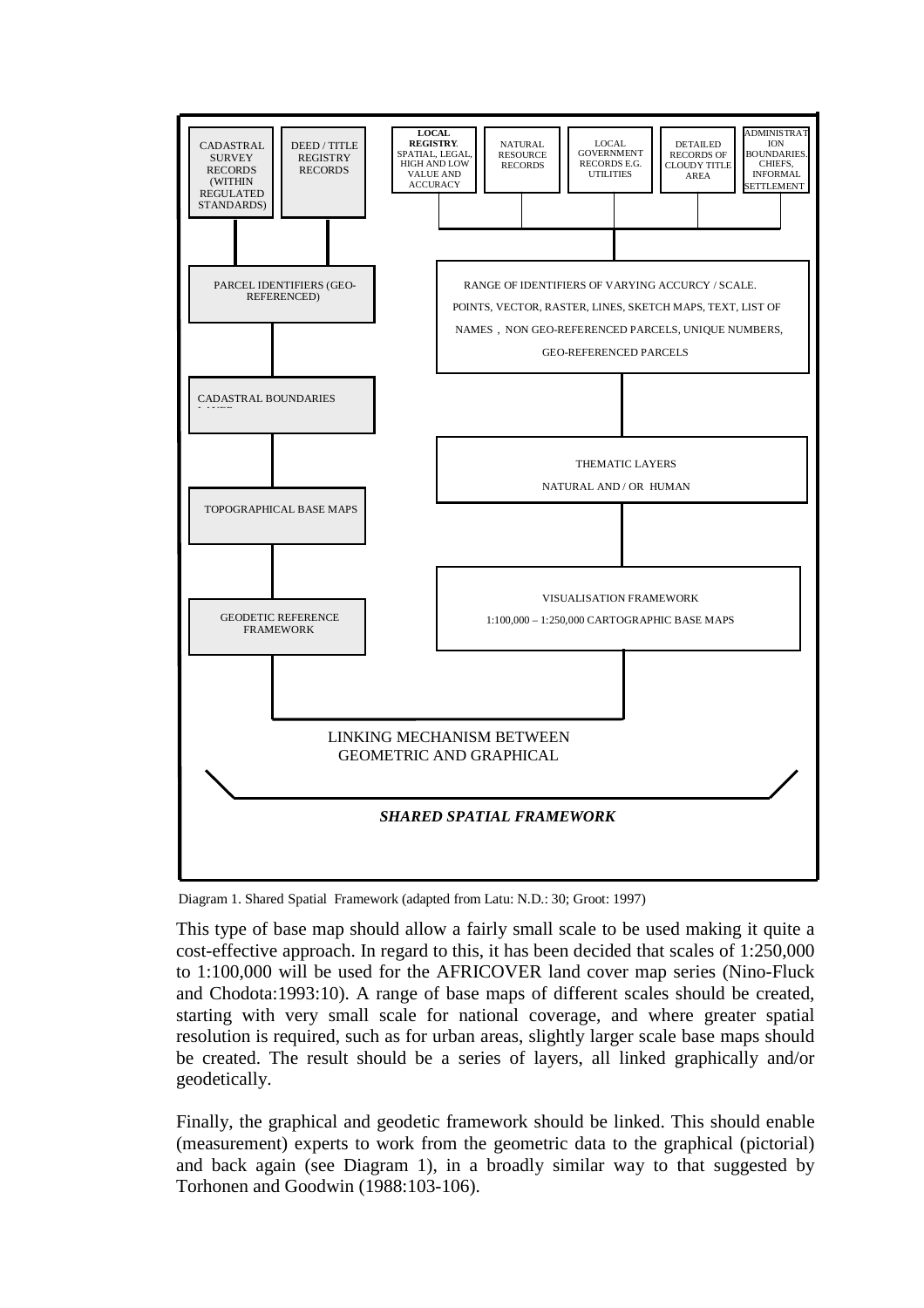With respect to such a visualization framework, the Expert Group Meeting concluded that research and development should be undertaken into this approach. Issues which should be addressed prior to the establishment of such a visualization based LIM system should include: - awareness creation among users, a feasibility study including a pilot project, learning from best practices and experience, the development of system's requirements and a project proposal, system testing and evaluation, system acquisition and start up, and finally system operation and review.

### **Linking the central and local levels: Data flows and technical processes**

Adopting a visualization framework would open up a range of possibilities in relation to new, more practical technical and administrative processes. Cconventionally processes have been developed whereby as much information as possible is generated in the capital city, to enable efficient centralised decisionmaking. This approach has generally not facilitated information availability and efficient equitable decision-making (Pieri:1997; Kutter *et al.* :1997). Present approaches emphasise the need to link the central and local levels more closely on the one hand, and decentralise decision making and information on the other (Durand Lasserve:1997; Pieri:1997; Muchena and van der Bliek:1997:229; Kutter *et al.*:1997:278). This has a wide range of implications in relation to an LIM system based on visualization.

Firstly, a graphical base map should enable decision-makers based in the capital city to make better decisions but only for broad brush planning. They probably would not have sufficient accurate/large scale information to make a final land use planning decision. However, this technical limitation is not a problem, providing planners move away from top down land use planning decisions made in the capital city, with little consultation of the people on the ground, an approach being advocated by a range of authors (Farvacque and McAuslan:1992:xii,63-4; Pieri:1997:223; de  $Wit:N.D.$ ).

Decision makers should make initial broad brush land use planning decisions for specific areas based on the 'big picture' supplied by the base maps, but the final decision should only be made after consultation with the people in the local area. The local consultation exercise should then generate the additional large-scale information required. While local information is not always of the highest accuracy or completeness, work in Namibia has shown that its symmetry and richness often largely makes up for its deficiencies (Government of Namibia:1995). Again gathering such information is more cost effective because it forms part of the consultation/negotiation exercise.

Secondly, it should no longer be necessary to attempt to generate and maintain high accuracy and/or large-scale spatial information giving complete coverage for all possible circumstances for use by decision-makers in the capital city. It should only be necessary to create high accuracy/large scale data once an initial decision had been made about a specific area, from the base map's generalised information. This approach makes it possible to avoid costs on the one hand, and streamline resource allocation on the other, making information acquisition much more cost effective.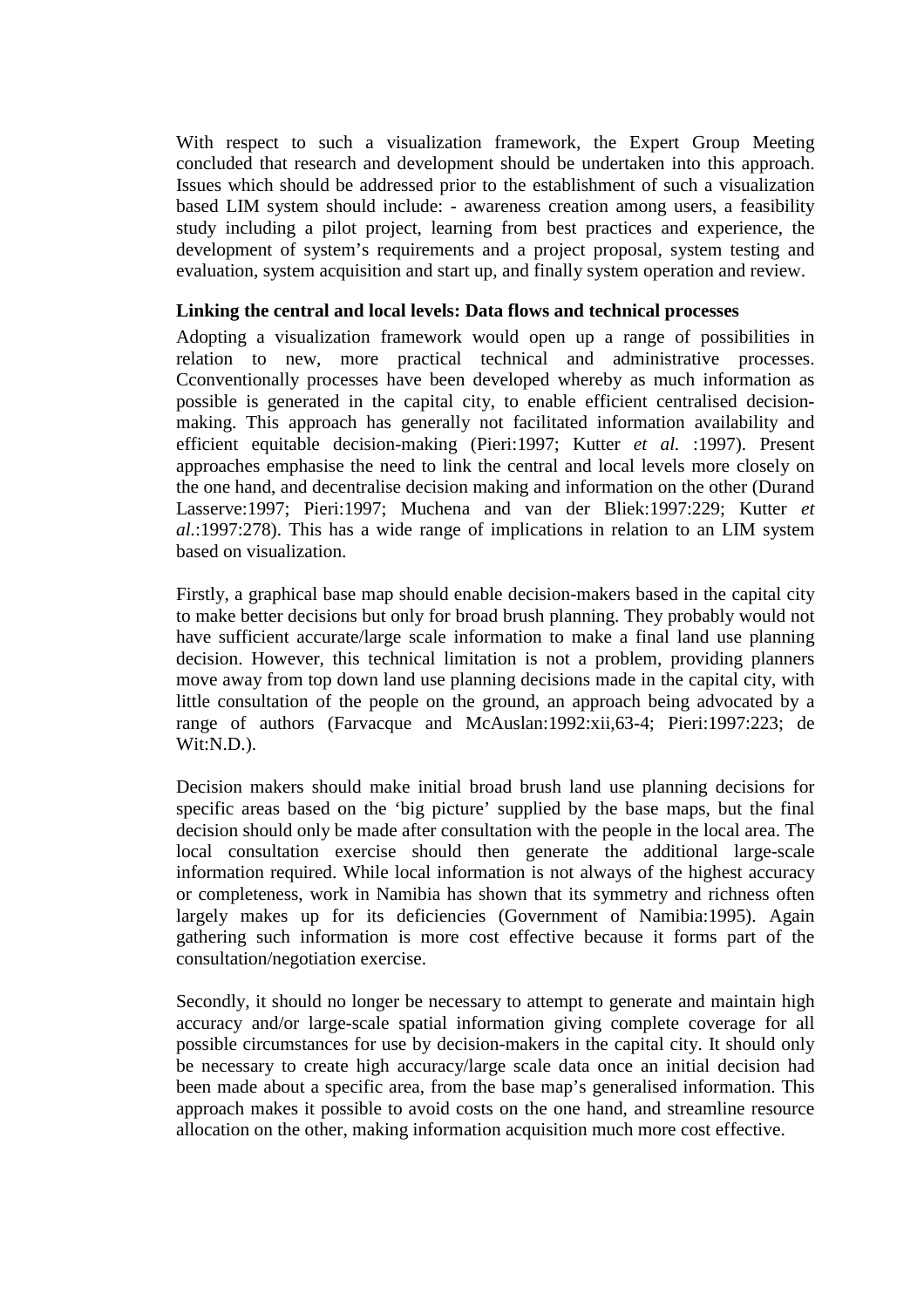Thirdly, it should be possible to map general land tenure and land use information (with no legal status –ownership or zoning) at any central point using remotely sensed images and make them available locally. It is not possible to do this with cadastral and titling information, as users drive the updating of this information on a parcel by parcel basis. Therefore, cadastral and land registration systems need to be decentralised to facilitate local land management and information currency (Government of Namibia:1995,6).

Fourthly, by decentralising the LIM node, information could be provided by people with fewer skills using lower grade and cheaper technology. This is possible because:-

- The graphical (pictorial) nature of the base map allows a textual description of features in the field, making it possible to use lower accuracy surveys;
- Surveys will generally be topologically correct relative to each other and to the graphical features;
- Local level information symmetry and knowledge (visualization) makes it possible to check and improve less accurate information;
- The work of local surveyors often supplies sufficient security of tenure to local people because these people have local knowledge (visualization over time) and because it is linked into the public witness system.

By making it possible for less skilled surveyors, as well as other people, to produce usable information the amount of data and coverage within an LIM system should be increased, the cost of new data acquisition dramatically reduced and non-experts, could also produce land information. Yet at the same time, if the base maps accommodate both graphical and geometric use, this survey information can be cleaned up when necessary by professional surveyors, along the lines suggested by Torhonen and Goodwin (1998:103-106). Using local surveyors and lower forms of technology unless and until more accurate information is required, makes it possible to avoid costs.

Fifthly, if the land records are decentralized, and land use decisions made in the capital city are not finalized without the consultation of those in occupation of the land, it should not be necessary for the capital city to hold all the cadastral and land registration records. If most property information is kept at the local level, it should not be necessary to transfer information from the local level to the central level, as long as the administrative processes ensured that the final decision is only made at the local level, utilizing both central and local sources of information. Low value land surveyed to lower accuracies should be kept at the local land registry, along with the local high value land surveyed to higher accuracies. However, to avoid costs, no record of the low value land should be maintained at national level, and if the authorities wish to alter the rights of any land, local investigations by professionals should be undertaken first. This should mean that the lengthy technical processes, because of the number of steps, would be short-circuited for low value land, which should improve all round costs.

The above illustrates new practical approaches which would be made possible by using visualization, rather than measurement, as the core component of an LIM system.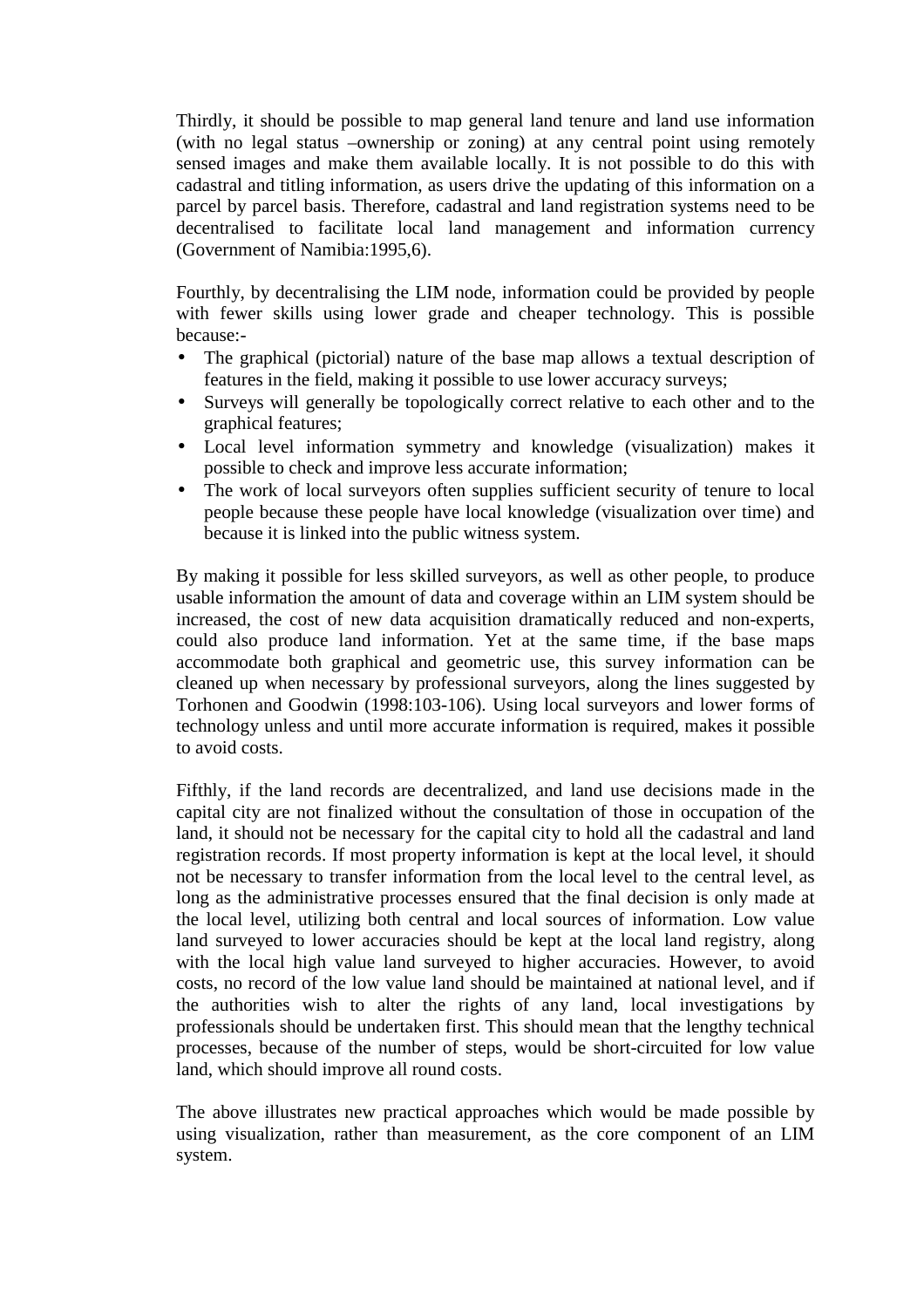#### **RECOMMENDATIONS**

A number of recommendations, in relation to using visualization as the core component of a country's LIM system, were discussed and accepted at the Expert Group Meeting. However, it should be noted that the approach described was not considered as a blueprint to be applied across all Member States. Rather, it was suggested that the new technical approaches could be utilized to a greater or lesser degree to improve the amount and type of information available to decision makers, but this would vary across the Member States, as it would depend on the level of their existing cadastral development. Some of the key recommendations, which emerged from the meeting, were: -

- LIM systems should be primarily designed to assist decision-makers. The major focus of the LIM system should not be on the technical issues and logic associated with such systems;
- The cadastral system should be separate, but linked, to an LIM system, so that its characteristics do not dominate the LIM system;
- Graphical (pictorial) base maps should be introduced and the Africover project should be used to do this. The Africover project will supply most of the visual information required, but should also include land tenure (social, legal, formal and non formal) as one of its classes, to facilitate visualization by decision makers;
- An LIM system should make full use of the new technologies, especially with respect to outputs that allow decision-makers to visualize and use spatial information;
- A pilot program/project(s) should be developed in the region to demonstrate the feasibility/ viability/ replicability of a GIS/LIM system based on the visualization approach developed by the present study. A cost benefit analysis of the pilot/LIM system should be undertaken to assess the extent to which such an approach is self-sustainable, both economically and technically. These exercises should give guidelines in regard to the further institutionalization of this approach in National and Regional programs. Regional organizations, together with selected interested countries, should be invited to formulate such a pilot project at country level.

### **REFERENCES**

- Borges, K.E. (1992) Rejection of Colonial Land Traditions, but still Struggling with the Authority of the State as Cadastral Entity, Department of Surveying and Land Information, University of Melbourne, Australia.
- Bruce, J.W. and Migot-Adholla, S.E. (eds) (1993) Searching For Land Tenure Security in Africa, The World Bank, Washington.
- Cowie, T. (1999) The development of a local land records system for informal settlements in the Greater Edendale Area, MSc thesis, University of Natal (forthcoming).
- Dale, P. and J. McLaughlin (1988) *Land Information Management*, Clarendon.
- Davies, C. (1998) Land management for an informal settlement in East London, MSc thesis (unpublished), University of Natal.
- De Wit, P. (N.D.) Our land our future Decision making on future land resources management, The FAO –UNEP Approach, TCP/GHA/6715.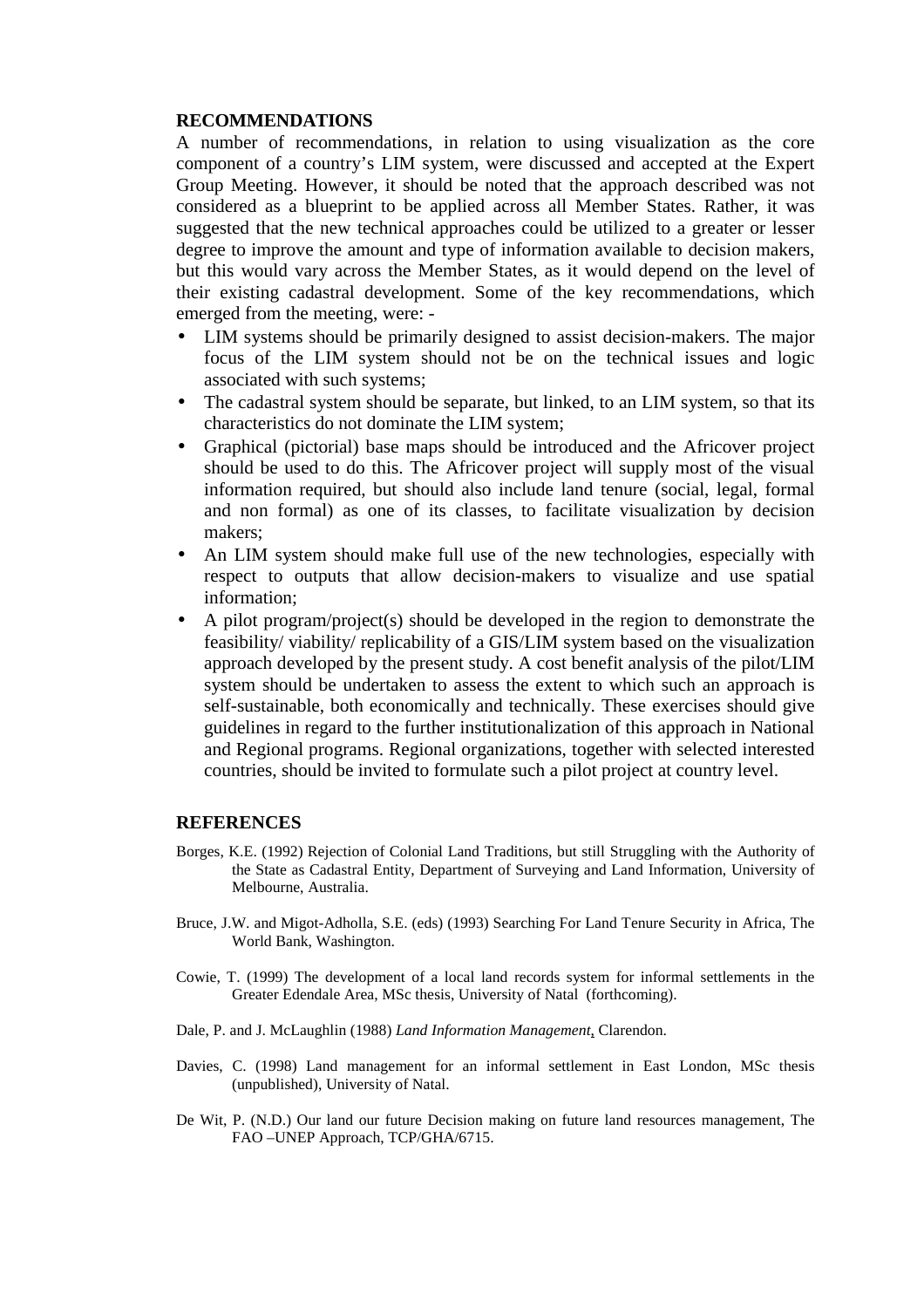- Ezigbalike, I.C. (1996) Integrated 'cadastre' for rural Africa*, South African Journal of Surveying and Mapping* 23(6).
- Ezigbalike, I.C. and G.Benwell (1994) Cadastral "Reform" –At what costs to developing countries, *Australian Surveyor*, 39(3).
- Farvacque, C. and P.McAuslan (1992) Reforming Urban Land Policies and Institutions in Developing Countries, Urban Management Program, Urban Management and Land, The World Bank.
- Fourie, C. (1996) The Role of Local Land Administrators and Land Managers in Decentralisation, Land Delivery, Registration and Information Management in Developing Countries, Paper presented at International Conference on Land Tenure and Administration, Orlando, Florida, USA (12-14 November, 1996).
- Fourie, C. and R.Hillermann (1997) The South African cadastre and indigenous land tenure*, Survey Review*, 34 (265).
- Fourie, C. Scogings, D., Aitken, D. and R.Hillermann (1987) Preliminary Settlement Distribution KwaZulu/Natal A multidisciplinary technical explanation –the making of a map, Durban, South Africa.
- Fourie, C. and H. van Gysen (1996) Land management and local level registries*, South African Journal of Surveying and Mapping* 23, 6(142).
- Government of Mozambique (1996) Rural Rehabilitation Project (RRP) land cover maps, 1:250,000 and 50,000, World Bank.
- Government of Namibia (1995) Discussion Paper on Options for Parallel Interchangeable Property Registration Systems, Ministry of Lands, Resettlement and Rehabilitation.
- Government of Namibia (1996) Discussion Paper on Land Management and Local Level Registries, Ministry of Lands, Resettlement and Rehabilitation.
- Groot, R. (1997) Spatial data infrastructure (SDI) for sustainable land management, *ITC* 3(4).
- Jenkins,D.P., D.A.Scogings, H.Margeot C.Fourie and P.Perkin (1986) Investigation of the Emerging Patterns of Zulu Land Tenure and the Implications for the Establishment of Effective Land Information and Administrative Systems as a Base for Development. Project Report, H.S.R.C.
- Kutter, A., Nachtergaele, F.O. and W.H. Verheye (1997) The new FAO approach to land use planning and management, and its application in Sierra Leone, *ITC* 3(4).
- Latu, T.S. (N.D.) Modeling a land information system for freehold and customary land tenure systems, Department of Land Information, RMIT Centre for Remote Sensing and GIS, Occasional Paper Series, No. 95/1.
- Muchena, F.N. and J. van der Bliek (1997) Planning sustainable land management: finding a balance between user needs and possibilities, *ITC* 3(4).

Nino-Fluck, O. and M. Chodota (N.D.) In Search of a Common Geometric Reference for Africa.

Nino-Fluck, O. (1993) Satellite imagery for African mapping requirements, International Mapping from Space, Workshop and Conference, Institute for Photogrammetry and Engineering Surveys, University of Hanover.

- Pieri, C. (1997) Planning sustainable land management: the hierarchy of user needs, *ITC* 3(4).
- Rakai, M.E.T. and I.P. Williamson (1995) Implications of Incorporating Customary Land Tenure Data into a Land Information System, *Tasman Surveyor* 1(1).